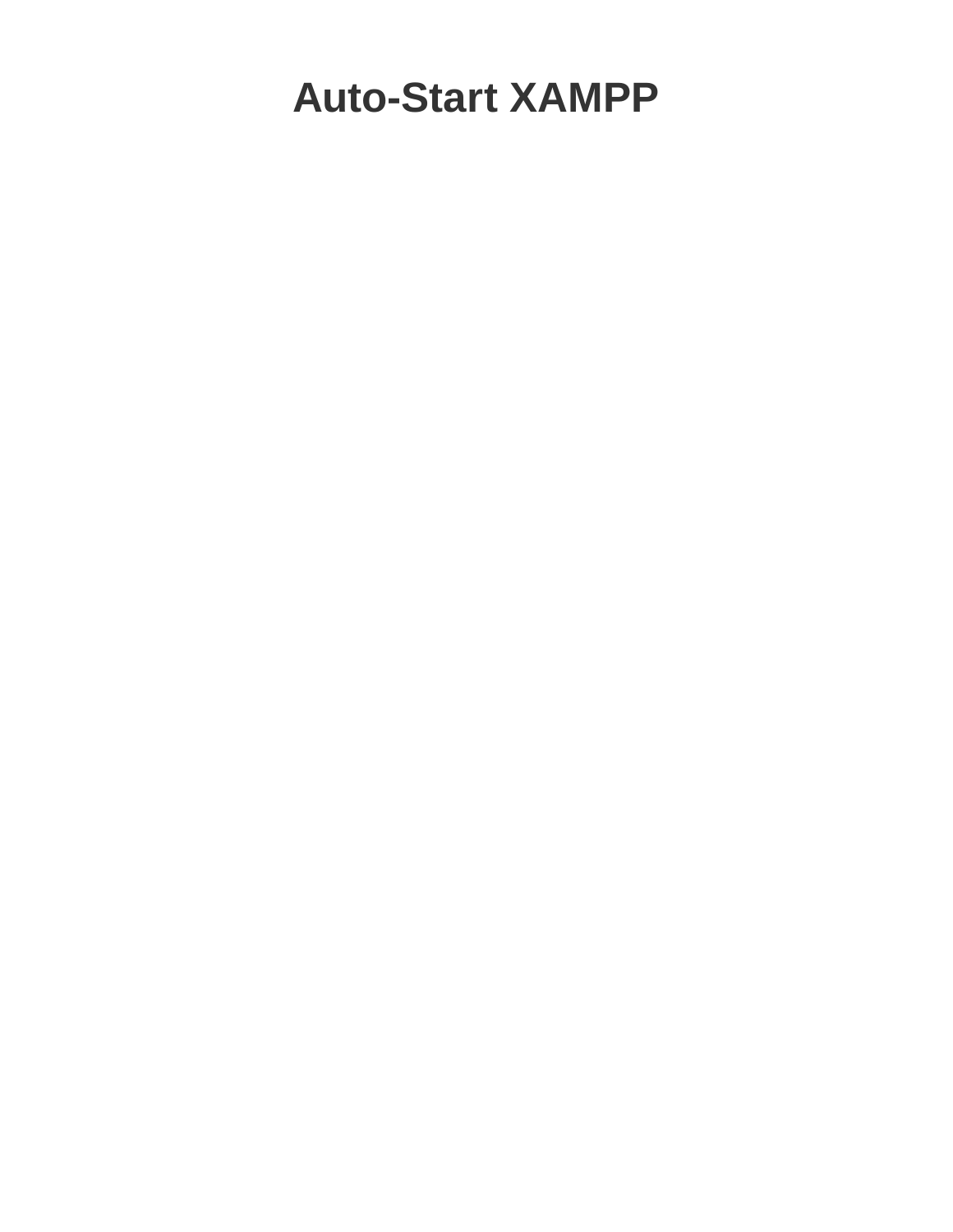By default, you have to start XAMPP or its components manually every time you reboot your system. However, you can also configure XAMPP components to start automatically on system boot. Follow the steps below for your platform.

## **Debian-like Distributions (Debian, Ubuntu, …\_)**

1. Copy the /opt/lampp/lampp script to the /etc/init.d directory.

sudo cp /opt/lampp/lampp /etc/init.d

2. Add or modify the following lines at the beginning of the /etc/init.d/lampp script.

```
### BEGIN INIT INFO
# Provides: xampp
# Required-Start: $remote_fs $syslog
# Required-Stop: $remote_fs $syslog
# Default-Start: 2 3 4 5
# Default-Stop: 0 1 6
# Short-Description: Start XAMPP at boot time
# Description: Enable services provided by XAMPP.
### END INIT INFO
```
3. Add the script to the default runlevels and enable it.

```
sudo update-rc.d -f lampp defaults
sudo update-rc.d -f lampp enable
```
4. Reboot your system and XAMPP should start automatically.

To revert the changes, use the commands below:

cd /etc/init.d sudo update-rc.d -f lampp remove

## **RedHat-like Distributions (Red Hat, Fedora Core, CentOS, Suse, …\_)**

1. Copy the /opt/lampp/lampp script to the /etc/init.d directory.

sudo cp /opt/lampp/lampp /etc/init.d

2. Add or modify the following lines at the top of the /etc/init.d/lampp script: